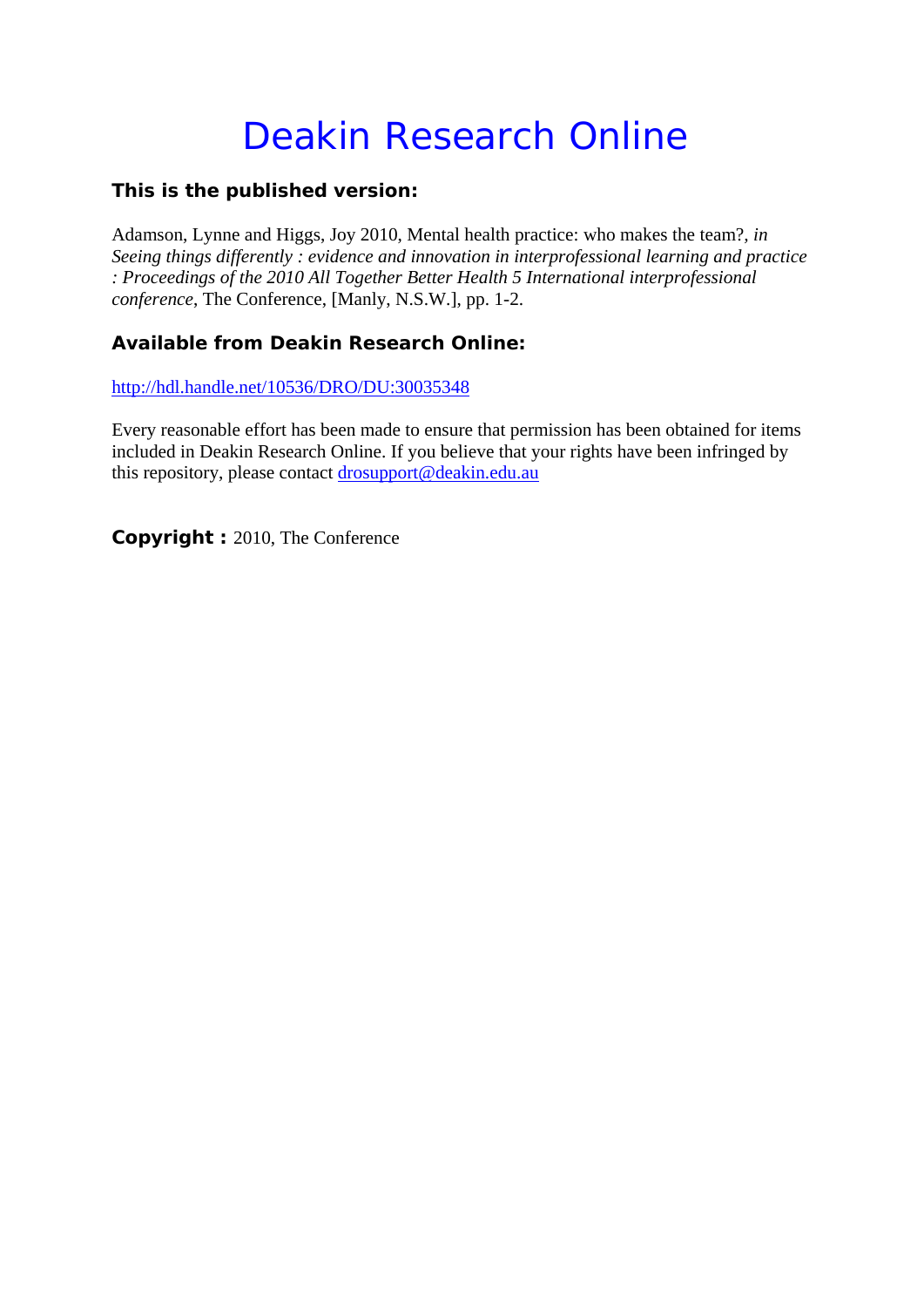## **MENTAL HEALTH PRACTICE: WHO MAKES THE TEAM?**

Lynne Adamson, Deakin University\* Joy Higgs, Charles Sturt University

Mental health practice in Australia is constructed around interprofessional teams. Significant changes in the past forty years have seen transition in mental health from large institutions to community-based services in which discipline specific and generic skills are blended. National practice standards, developed for the mental health workforce, set the scope for interprofessional team practice. Two of these national standards relate to participation and partnerships, within teams, between services, and with consumers and carers. While clear in their intent, these standards do pose challenges to traditional practice models and raise issues of power and politics. This paper presents a study that addresses these challenges and considers issues related to education of professions who work within community-based psychosocial rehabilitation services.

The first part of the study, using hermeneutic analysis, considered historical perspectives of professional practice knowledge within mental health services, beginning with the psychiatric hospitals of convict Australia. Hermeneutics involves the interpretation of existing and constructed texts. Texts in this study comprised: health and public records, professional archives, and textbooks, particularly those with historical editions. Interviews with practitioners provided personal accounts of practice. Secondly, the study explored the nature of participation in a community-based psychosocial rehabilitation program, from the perspectives of participants within the program.

Together, the two components of the study sought to challenge current perspectives of interprofessional practice and to address questions related to professional practice knowledge. Are we achieving the aims of mental health rehabilitation? Are we working across conflicting models of practice? How do we facilitate a mix of knowledge and skills in new generations of health professionals to prepare them for practice that involves potential conflict between recovery and evidence-based approaches?

Adamson, L., and Higgs, J. (2010). Mental Health Practice: who makes the team? All Together Better Health 5 International interprofessional conference. *Seeing things differently: evidence and innovation in interprofessional learning and practice.* 6 – 9 April, 2010, Manly, NSW. p. 215.